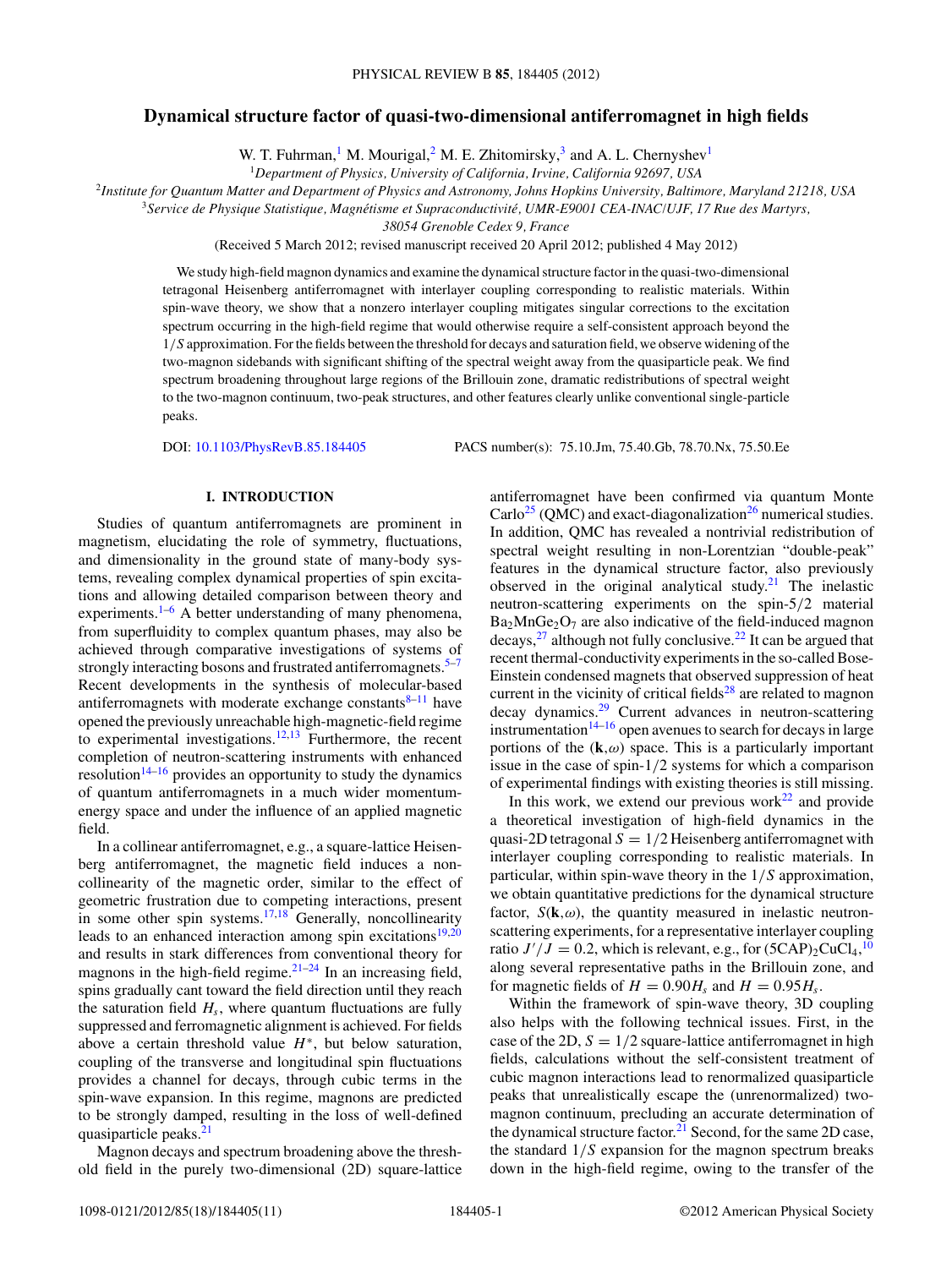<span id="page-1-0"></span>van Hove singularities from the two-magnon continuum to the one-magnon mode due to a coupling between the two.[21,22](#page-9-0) To regularize such unphysical singularities, two self-consistent schemes were developed in Refs. [21](#page-9-0) and [22.](#page-9-0) While the former approach<sup>21</sup> did take into account the renormalization of the spectrum and, as a consequence, the spectral weight redistribution, it was only partially self-consistent. The latter, on the other hand, ignored the real part of the spectrum renormalization,<sup>[22](#page-9-0)</sup> essentially enforcing Lorentzian shapes of the quasiparticle peaks and excluding more complex profiles such as double-peak features. $21,25$  While this latter approach is suitable for spins of  $S \geqslant 1$ ,<sup>[22](#page-9-0)</sup> it cannot be deemed satisfactory in the case of  $S = 1/2$ .

The aim of this work is to demonstrate that a nonzero 3D interlayer coupling largely mitigates the singularities of highfield corrections and thus provides a physical representation of the excitation spectrum *without* the use of self-consistency. While the quasiparticle energy shift and corresponding escape from the "bare" continuum are still present to some degree within this approach, they are considerably weaker than in the purely 2D case, allowing for a detailed analysis of the effects of broadening and weight redistribution in the spectrum. Altogether, the relatively simple 1*/S* approximation requires considerably less computation than self-consistent methods, follows the spirit of the regular spin-wave expansion, and allows quantitative examination of the dynamical structure factor. This approach is applicable to all spin values including the spin-1*/*2 case, which is the focus of our study. Since all real antiferromagnets are at best quasi-two dimensional, our analysis is relevant to most realistic materials, even those with weak interlayer coupling. Results of the present work therefore consist of detailed and clear predictions for the dynamical structure factor to guide experiments and a comparison with self-consistent techniques for the purely 2D case.

The paper is organized as follows: Sec. II contains an overview of the spin-wave formalism, with full details in the Appendix. Following in Sec. III is a brief discussion of decay conditions and singularities. Section [IV](#page-3-0) contains the dynamical structure factor calculated in the 1*/S* approximation for nonzero interlayer coupling. Section [V](#page-7-0) contains our conclusions. The Appendix contains details of the 1*/S* spin-wave theory for the quasi-2D tetragonal Heisenberg antiferromagnet in an external field.

#### **II. INTERACTING SPIN WAVES IN FIELD**

We begin with the Heisenberg Hamiltonian of nearestneighbor interacting spins on a tetragonal lattice in the presence of an applied magnetic field directed along the *z*<sup>0</sup> axis in the laboratory reference frame,

$$
\hat{\mathcal{H}} = \sum_{\langle ij \rangle} J_{ij} \mathbf{S}_i \cdot \mathbf{S}_j - H \sum_i S_i^{z_0}, \tag{1}
$$

where in-plane coupling is  $J_{ij} = J$  and the interplane coupling is  $J_{ij} = J' = \alpha J$  and we assume  $0 \le \alpha \le 1$ . With the details of the technical approach explicated in the Appendix and Refs. [21,22](#page-9-0) and [30,](#page-10-0) we summarize here the key steps of the spin-wave theory approach to this problem.

First, we identify the canted spin configuration in the equivalent *classical* spin model. Then we quantize the spin



FIG. 1. (Color online) Self-energies in the lowest 1*/S* order obtained from decay (left) and source (right) interactions.

components in the rotating frame that aligns the local spinquantization axis on each site in the direction given by such a classical configuration. Application of the standard Holstein-Primakoff transformation bosonizes spin operators. After subsequent Fourier transformation, the Hamiltonian is diagonalized via the Bogoliubov transformation, yielding the Hamiltonian that can be written  $as<sup>20</sup>$  $as<sup>20</sup>$  $as<sup>20</sup>$ 

$$
\hat{\mathcal{H}} = \sum_{\mathbf{k}} \tilde{\varepsilon}_{\mathbf{k}} b_{\mathbf{k}}^{\dagger} b_{\mathbf{k}} + \frac{1}{2!} \sum_{\mathbf{k}, \mathbf{q}} \Phi_1(\mathbf{k}, \mathbf{q}) (b_{\mathbf{k} - \mathbf{q} + \mathbf{Q}}^{\dagger} b_{\mathbf{q}}^{\dagger} b_{\mathbf{k}} + \text{H.c.}) + \frac{1}{3!} \sum_{\mathbf{k}, \mathbf{q}} \Phi_2(\mathbf{k}, \mathbf{q}) (b_{\mathbf{Q} - \mathbf{k} - \mathbf{q}}^{\dagger} b_{\mathbf{q}}^{\dagger} b_{\mathbf{k}}^{\dagger} + \text{H.c.}) + \cdots, \quad (2)
$$

where the ordering vector  $\mathbf{Q} = (\pi, \pi, \pi)$  enters the momentumconservation condition because of the staggered canting of spins.<sup>22</sup> In this expression,  $\tilde{\varepsilon}_k = \varepsilon_k + \delta \varepsilon_k$ , where  $\varepsilon_k$  is the bare magnon dispersion given by linear spin-wave theory and *δε***<sup>k</sup>** contains 1*/S* corrections from angle renormalization and Hartree-Fock decoupling of cubic and quartic perturbations, respectively. Ellipses stand for higher-order terms in the 1*/S* expansion that are neglected in our approximation. The threeboson terms are decay and source vertices that are responsible for the anomalous dynamics in the high-field regime. The dynamical properties of the system are obtained from the interacting magnon Green's function, defined as

$$
G^{-1}(\mathbf{k},\omega) = \omega - \tilde{\varepsilon}_{\mathbf{k}} - \Sigma_1(\mathbf{k},\omega) - \Sigma_2(\mathbf{k},\omega),\tag{3}
$$

where  $\Sigma_{1,2}(\mathbf{k},\omega)$  are the decay and source self-energies presented in Fig. 1 and obtained from the second-order treatment of Eq. (2). Their explicit forms are

$$
\Sigma_1(\mathbf{k},\omega) = \frac{1}{2} \sum_{\mathbf{q}} \frac{|\Phi_1(\mathbf{k},\mathbf{q})|^2}{\omega - \varepsilon_{\mathbf{q}} - \varepsilon_{\mathbf{k}-\mathbf{q}+\mathbf{Q}} + i0},\tag{4}
$$

$$
\Sigma_2(\mathbf{k},\omega) = -\frac{1}{2} \sum_{\mathbf{q}} \frac{|\Phi_2(\mathbf{k},\mathbf{q})|^2}{\omega + \varepsilon_{\mathbf{q}} + \varepsilon_{\mathbf{k}+\mathbf{q}-\mathbf{Q}} - i0},\tag{5}
$$

with expressions for vertices  $\Phi_1$  and  $\Phi_2$  given in the Appendix. In contrast to the  $H = 0$  case where  $\omega$ -dependent magnon interactions beyond Hartree-Fock have 1*/S*<sup>2</sup> smallness, they readily occur in  $1/S$  order for  $H \neq 0$ , when the coupling between longitudinal and transverse modes renders threeboson vertices nonzero. Above the threshold field for magnon instability, the self-energy in Eq.(4) also acquires an imaginary component, signifying the occurrence of spontaneous decays.

### **III. KINEMATICS, SINGULARITIES, AND INTERLAYER COUPLING**

### **A. Decay boundaries**

Although the single- and two-magnon continuum excitations are coupled directly by virtue of the cubic terms in Eq. (2) at any  $H > 0$ , magnon decays only occur above a finite threshold field *H*<sup>∗</sup>. This is due to restrictions provided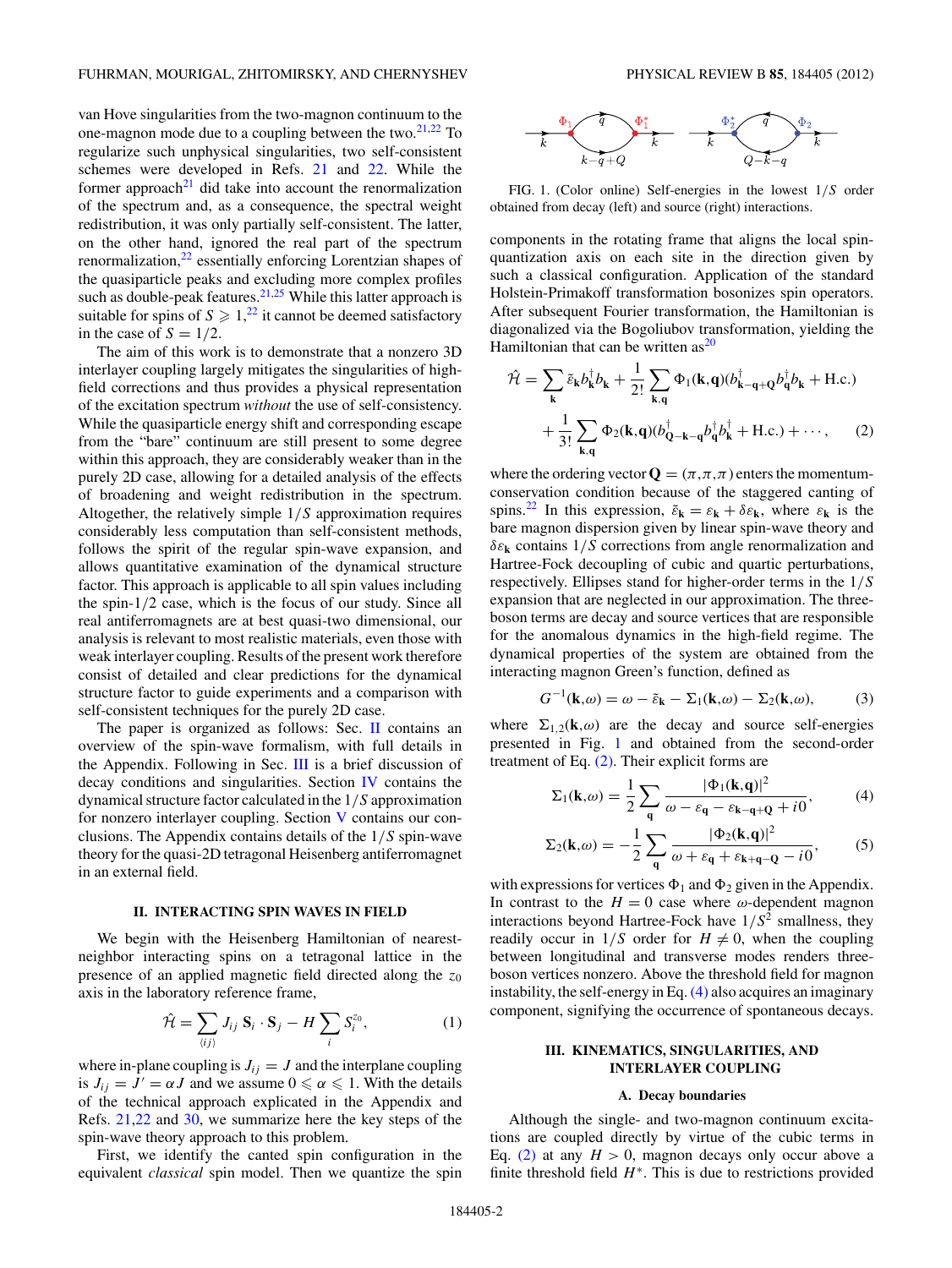<span id="page-2-0"></span>

FIG. 2. (Color online) Magnon decay regions in one octant of the Brillouin zone for several fields. Decays are possible within the portion of the Brillouin zone containing the  $M_\pi$  point. At high fields, decay regions extend beyond the octant and overlap, facilitating larger phase space for decays for magnons within the decay region.

by the kinematic conditions, i.e., energy and momentum conservation, that have to be satisfied in each elementary decay process

$$
\varepsilon_{\mathbf{k}} = \varepsilon_{\mathbf{q}} + \varepsilon_{\mathbf{k} - \mathbf{q} + \mathbf{Q}},\tag{6}
$$

where the ordering vector in the momentum conservation is, again, due to the staggered canting of spins in the field.

With the detailed classification of possible solutions of Eq. (6) given previously in Refs. [20](#page-9-0) and [22,](#page-9-0) we highlight here two relevant results. First, it can be shown that within the Born approximation, that is, neglecting energy renormalization of the spectrum  $\varepsilon_k$  from the linear spin-wave theory result, the value of the threshold field *H*<sup>∗</sup> is independent of the value of the interlayer coupling  $\alpha$  and is the same as in the square-lattice case:  $H^* \approx 0.76 H_s$ .

Second, for a given field  $H > H^*$ , within the same Born approximation that neglects cascade decays, there exists a sharp boundary in the momentum space separating the region where magnons are stable, i.e., cannot satisfy Eq. (6), from the *decay region* where they are unstable toward decays. An example of such *decay boundaries* in a 3D setting is shown in Fig. 2 in one octant of the tetragonal-lattice Brillouin zone for  $\alpha = 0.2$  and several fields.<sup>31</sup> One can see that the decay region expands with increasing field, covering large portions of the Brillouin zone. At high fields, decay regions extend beyond the octant and overlap; at  $H \gtrsim 0.9H_s$ , most magnons are unstable already in the Born approximation.

Taking into account the finite lifetime of the decay products in the self-consistent treatment generally leads to blurring away the decay boundaries discussed here. $21,22$  Nevertheless, it is still important to consider them not only because the decays within the Born decay region typically remain more intense as they occur in the lower-order process, but also because such boundaries correspond to singularities in the spectrum discussed next. $32$ 



FIG. 3. (Color online) Magnon energy and decay rate for  $\alpha = 0.2$ and for the square-lattice case ( $\alpha = 0$ ) for  $H = 0.9H_s$  along the selected path in the Brillouin zone (see Fig. [7\)](#page-6-0). Upper and lower panels show the renormalized spin-wave energy  $\bar{\varepsilon}_k$  and the decay rate  $\Gamma_k$  in the on-shell approximation, given by Eqs. (7) and (8), respectively. Computation was performed with Monte Carlo numerical integration with  $5 \times 10^7$  steps.

#### **B. On-shell approximation**

Within the standard spin-wave expansion, the *on-shell* approximation for the magnon spectrum consists of setting  $\omega = \varepsilon_k$  in the self-energies in Eqs. [\(4\)](#page-1-0) and [\(5\),](#page-1-0) leading to the renormalized spectrum

$$
\bar{\varepsilon}_{\mathbf{k}} = \tilde{\varepsilon}_{\mathbf{k}} + \text{Re } \Sigma_1(\mathbf{k}, \varepsilon_{\mathbf{k}}) + \Sigma_2(\mathbf{k}, \varepsilon_{\mathbf{k}}), \tag{7}
$$

and the decay rate

$$
\Gamma_{\mathbf{k}} = \frac{\pi}{2} \sum_{\mathbf{q}} |\Phi_1(\mathbf{k}, \mathbf{q})|^2 \delta(\varepsilon_{\mathbf{k}} - \varepsilon_{\mathbf{q}} - \varepsilon_{\mathbf{k} - \mathbf{q} + \mathbf{Q}}). \tag{8}
$$

We note that this approach implicitly suggests that the dynamical response can be well approximated by the quasiparticle peaks at renormalized energies ¯*ε***<sup>k</sup>** with Lorentzian broadening defined by  $\Gamma_k$ . As was demonstrated in Refs. [21](#page-9-0) and [22](#page-9-0) for the 2D square-lattice case and in Ref. [20](#page-9-0) for the triangularlattice cases, this approach, which is normally very accurate even quantitatively, breaks down rather dramatically, showing divergences in  $\bar{\varepsilon}_k$  or  $\Gamma_k$  for the momenta belonging to various contours in **k** space. We reproduce some of them in Fig. 3, shown by dashed lines. These singularities were understood as coming from the van Hove singularities in the two-magnon continuum through coupling with the single-magnon branch. One can see in the expression for  $\Gamma_k$  in Eq. (8) that once the continuum and the single-magnon branch overlap in some portion of the Brillouin zone,  $\varepsilon_k$  is effectively exploring the two-magnon density of states as a function of **k**. If a singularity in the latter is met, it will be reflected in  $\Gamma_k$  and, by the Kramers-Kronig relation, in ¯*ε***k**.

Generally, there are two types of singularities that can occur, associated with the minima (maxima) and saddle points of the two-magnon continuum, respectively. The decay boundaries discussed previously are *necessarily* the surfaces of such singularities because they must correspond to the intersection with a minimum of the two-magnon continuum, forming the locus of points where decay conditions are first met. These *decay threshold* singularities correspond to the steplike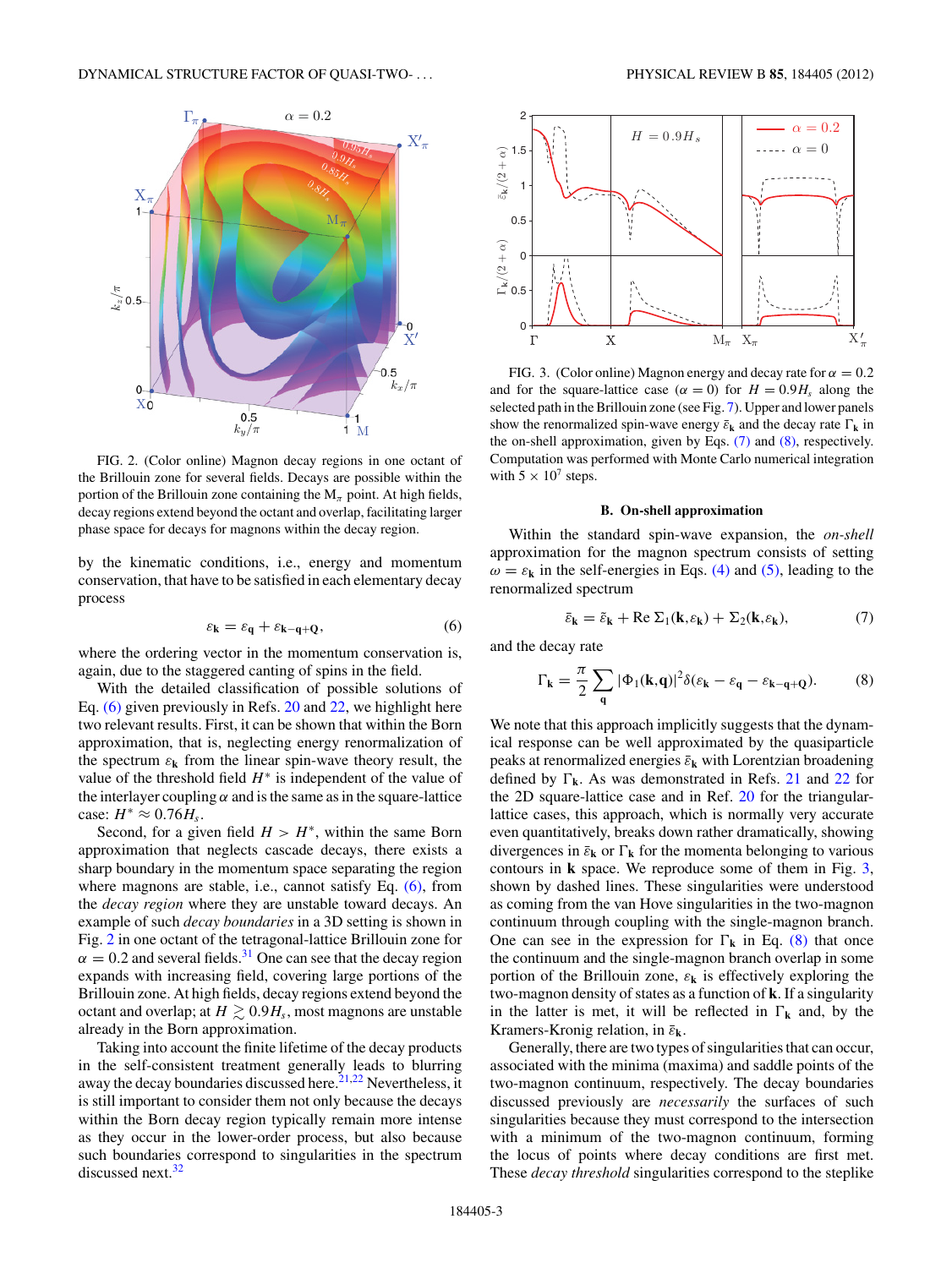<span id="page-3-0"></span>behavior in  $\Gamma_k$  and the logarithmic divergence in  $\bar{\varepsilon}_k$ . <sup>[20–22](#page-9-0)</sup> For the **k** points already inside the decay region, there is a possibility of meeting a saddle point of the continuum, in which case the real part of the spectrum  $\bar{\varepsilon}_k$  experiences a jump and  $\Gamma_k$  has a logarithmic singularity; see the 2D data in Fig. [3.](#page-2-0)

Essential for the present study is the change in the behavior of these singularities for a moderate interlayer coupling. One can expect from the density-of-states argument that both types of singularities must become weaker and change from logarithmic/steplike to square-root-like,<sup>20</sup> resulting in softening of the singular behavior of  $\Gamma_k$  and  $\bar{\varepsilon}_k$ . This effect is demonstrated in Fig. [3](#page-2-0) for several directions in the 3D Brillouin zone compared with equivalent cuts for the square-lattice case. The full account of analytical and numerical details of the on-shell calculations is given in the Appendix. The definitions concerning the Brillouin-zone path in Fig. [3](#page-2-0) can be found in Fig. [7.](#page-6-0) It is rather remarkable that the singularity of the saddle-point type is completely wiped out by the moderate interplane coupling; see panel  $\Gamma$ -X in Fig. [3.](#page-2-0) While the decay threshold singularities associated with the boundaries in Fig. [2](#page-2-0) are not fully alleviated, they are considerably diminished. For both types of singularities, a further increase of the interplane coupling leads to gradual changes in the on-shell spectrum and decay rates; singularities shown in Fig. [3](#page-2-0) for  $\alpha = 0.2$  remain largely unchanged.

While singularities are diminished, the magnon damping remains considerable. Since both the decay boundaries and  $\Gamma_k$ are obtained within the Born approximation, the decay rate in Fig. [3](#page-2-0) is nonzero within the corresponding decay region outlined in Fig. [2](#page-2-0) for  $H = 0.9H_s$ , demonstrating that magnons are unstable in most of the Brillouin zone, while the Goldstone mode at  $M_\pi$  [**k** =  $(\pi, \pi, \pi)$ ] and the uniform precession mode at  $\Gamma$  [**k** = (0,0,0)] remain well defined.

Previous works on regularization of singularities in the spin-wave spectrum in the 2D square-lattice case  $2^{1,22}$  were based on partial dressings of magnon Green's functions in the one-loop diagrams of Fig. [1.](#page-1-0) Generally, the difficulty of a consistent implementation of such schemes is the opening of an unphysical gap in the acoustic branch. The latter problem was avoided in Ref. [22](#page-9-0) by performing self-consistency only in the imaginary part of the magnon self-energy, applicable for larger  $S \geq 1$  where the real part of renormalization can be deemed small. The downside of this approach is that it remains essentially on-shell, enforcing Lorentzian shapes of the quasiparticle peaks. In a sense, what is being argued by Fig. [3](#page-2-0) is that introducing finite interplanar coupling represents an alternative to the self-consistency schemes in regularizing singularities, without restrictions on the spectral shapes and at a fraction of the computational cost.

#### **C. Spectral function**

The one-loop self-energies  $\Sigma_{1,2}(\mathbf{k},\omega)$  in Eqs. [\(4\)](#page-1-0) and [\(5\)](#page-1-0) originate from the coupling to the two-magnon continuum. Because of their*ω* dependence, one can obtain significantly richer dynamical information, beyond the quasiparticle polelike state expected from the on-shell approach above, by considering the diagonal component of the spectral function,

$$
A(\mathbf{k},\omega) = -\frac{1}{\pi} \operatorname{Im} G(\mathbf{k},\omega),\tag{9}
$$

where  $G(\mathbf{k}, \omega)$  is the interacting magnon Green's function defined in Eq. [\(3\).](#page-1-0) Because of the interactions, the spectral function is expected to exhibit an incoherent component, which should reflect the two-magnon continuum states, in addition to a quasiparticle peak that may be broadened. The spectral function is directly related to the dynamical structure factor  $S(\mathbf{k}, \omega)$  measured in neutron-scattering experiments, which we discuss in detail in the next section. Strictly speaking, the consideration of  $A(\mathbf{k}, \omega)$  goes beyond the  $1/S$  expansion as  $\omega \neq \varepsilon_k$ , yet it is free from the complications due to higher-order diagrams mentioned above.

We should note that in the pure 2D,  $S = 1/2$  case, the non-self-consistent calculation of  $A(\mathbf{k}, \omega)$  does exhibit incoherent subbands, $^{21}$  but suffers from the high density of states of the two-magnon continuum associated with the threshold singularities considered above. Because of level repulsion, the renormalized quasiparticle peaks escape the unrenormalized two-magnon continuum and preclude an accurate determination of the dynamical structure factor, except for fields in close vicinity of the saturation field where the renormalization becomes weaker. However, this is not the case in the triangular-lattice antiferromagnet in a zero field, $20$  where the thresholds are controlled by the emission of the Goldstone magnons associated with a much smaller density of states.

Similar to the weakening of the threshold singularities in 3D, one can expect weaker repulsion between the singlemagnon branch and the minima of the two-magnon continuum. As will be shown in the next section, while the quasiparticle energy shift and corresponding escape from the continuum are still present to some degree, they are considerably smaller than in the 2D case. Therefore, once again, introducing finite interplanar coupling provides an alternative to the self-consistency schemes, allowing for a detailed analysis of the effects of broadening and weight redistribution in the spectrum.

### **IV. DYNAMICAL STRUCTURE FACTOR**

The inelastic neutron-scattering cross section is proportional to a linear combination of the components of the spin-spin dynamical correlation function $33$ 

$$
S^{\alpha\beta}(\mathbf{k},\omega) = \int_{-\infty}^{\infty} \frac{dt}{2\pi} \left\langle S_{\mathbf{k}}^{\alpha}(t) S_{-\mathbf{k}}^{\beta} \right\rangle e^{i\omega t},\tag{10}
$$

where  $\alpha, \beta = \{x_0, y_0, z_0\}$  span the Cartesian directions of the laboratory frame. For simplicity, in the following discussion we ignore additional momentum-dependent polarization factors from experimental details, on which coefficients of such linear combination can depend, and show our results for what we will refer to as the "full" dynamical structure factor

$$
S(\mathbf{k},\omega) = S^{x_0x_0}(\mathbf{k},\omega) + S^{y_0y_0}(\mathbf{k},\omega) + S^{z_0z_0}(\mathbf{k},\omega), \quad (11)
$$

as well as its component perpendicular to the external field; the latter is directed along the  $z_0$  axis as before,

$$
S_{\perp}(\mathbf{k},\omega) = S^{x_0x_0}(\mathbf{k},\omega) + S^{y_0y_0}(\mathbf{k},\omega). \tag{12}
$$

The choice of these particular examples is both illustrative and general, as it exposes all of the essential components of  $S(\mathbf{k},\omega)$ .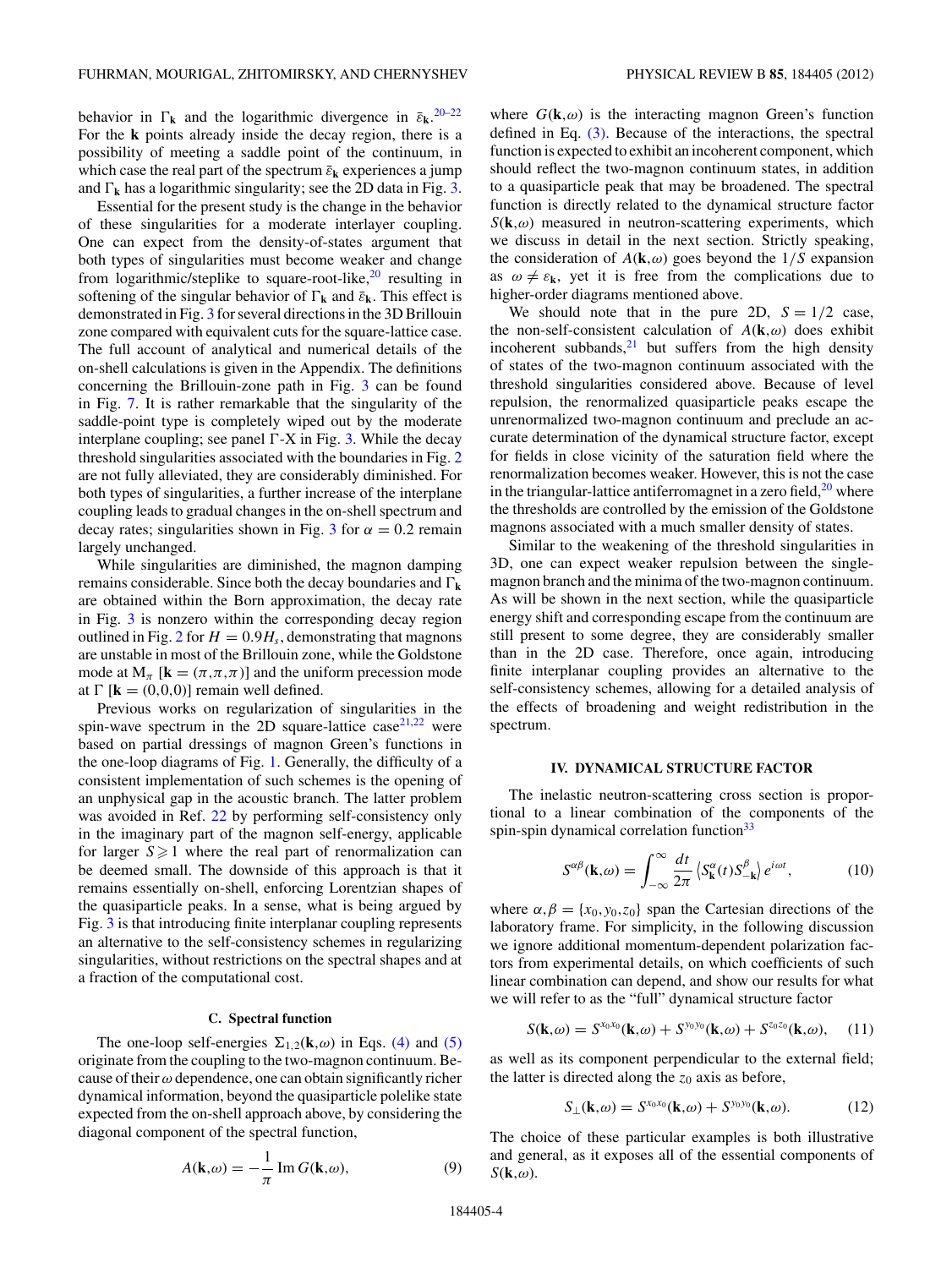<span id="page-4-0"></span>The dynamical structure factor is naturally written in a laboratory reference frame, while the magnon operators were introduced in the rotating frame that aligns the local spin-quantization axis on each site in the direction given by a classical configuration of spins canted in a field. Thus, the relation of the magnon spectral function  $A(\mathbf{k}, \omega)$ , of Eq. [\(9\),](#page-3-0) to  $S(\mathbf{k}, \omega)$  for canted spin structures is via a two-step transformation: rotation of spins from laboratory to local frame and bosonization of spin operators[.22](#page-9-0) In the lowest 1*/S* order, this procedure becomes rather straightforward since most complications such as off-diagonal terms in the spin Green's functions can be justifiably dropped, as they only contribute in the order  $1/S^2$  or higher. With that, by performing the second transformation first, components of the dynamical structure factor in the *local* quantization frame are readily given  $by<sup>22</sup>$ 

$$
S^{xx}(\mathbf{k},\omega) \approx \pi S \Lambda_+ (u_{\mathbf{k}} + v_{\mathbf{k}})^2 A(\mathbf{k},\omega),
$$
  
\n
$$
S^{yy}(\mathbf{k},\omega) \approx \pi S \Lambda_- (u_{\mathbf{k}} - v_{\mathbf{k}})^2 A(\mathbf{k},\omega),
$$
  
\n
$$
S^{zz}(\mathbf{k},\omega) \approx \pi \sum_{\mathbf{q}} (u_{\mathbf{q}} v_{\mathbf{k}-\mathbf{q}} + v_{\mathbf{q}} u_{\mathbf{k}-\mathbf{q}})^2
$$
  
\n
$$
\times \delta(\omega - \varepsilon_{\mathbf{q}} - \varepsilon_{\mathbf{k}-\mathbf{q}}),
$$
\n(13)

where *x*, *y*, *z* now refer to local axes,  $u_k$  and  $v_k$  are parameters of the Bogoliubov transformation, and  $\Lambda_{+} = [1 - (2n \pm$ *δ*)*/*2*S*] contain the 1*/S* corrections from the Hartree-Fock spin reduction factors; see the Appendix.

Strictly speaking, in these expressions for the diagonal terms of  $S^{\alpha\alpha}$ , we have kept contributions in excess of the leading order of 1*/S* expansion, as both the Hartree-Fock corrections to *Sxx* and *Syy* as well as the *Szz* term itself are of higher order. In addition to being easy to include them into our consideration, they also offer us an opportunity to demonstrate their relative unimportance. Thus, the longitudinal component (*Szz*) in the given order contains a "direct" contribution of the two-magnon continuum to the structure factor. Apart from being broadly distributed over the (**k***,ω*) space compared to a more sharply concentrated *A*(**k***,ω*), its contribution to the scattering turned out to be diminishingly small compared to the two transverse components  $S^{xx(yy)}$  in the considered high-field regime. Besides being an effect of the higher 1*/S* order, this is also due to its dependence on  $v^2$  ( $\propto \cos^4 \theta \ll 1$ ), where  $\theta$  is the spins' canting angle which tends to  $\pi/2$  as the saturation field is approached.

Completing the connection of the local form of correlation functions to the laboratory ones gives the final relation of  $A(\mathbf{k}, \omega)$  to  $S(\mathbf{k}, \omega)$ ,

$$
S^{x_0x_0}(\mathbf{k},\omega) \approx \sin^2 \theta S^{xx}(\mathbf{k},\omega) + \cos^2 \theta S^{zz}(\mathbf{k} - \mathbf{Q},\omega),
$$
  
\n
$$
S^{z_0z_0}(\mathbf{k},\omega) \approx \cos^2 \theta S^{xx}(\mathbf{k} - \mathbf{Q},\omega) + \sin^2 \theta S^{zz}(\mathbf{k},\omega), \quad (14)
$$
  
\n
$$
S^{y_0y_0}(\mathbf{k},\omega) = S^{y_0}(\mathbf{k},\omega),
$$

where the cross terms in spin-spin correlation function (*Sxz* and  $S^{zx}$ ) on the right-hand side were omitted under the same premise of not contributing in the lowest order. These last expressions demonstrate that due to the external field, spin canting redistributes the spectral weight over two transverse modes, $22,34$  $22,34$  referred to as the "in-plane" and the "out-ofplane" modes, corresponding to the momentum **k** and to the momentum **k**-**Q** (and to fluctuations in and out of the plane perpendicular to the applied field), respectively. As can be expected from the prefactor  $\cos^2 \theta$  in Eq. (14), the strong magnetic field suppresses the out-of-plane mode until it disappears entirely at  $H_s$ . In the  $S(\mathbf{k}, \omega)$  plots that will follow, the out-of-plane contribution appears as a "shadow" of the main signal, shifted by the ordering vector.

From Eqs. (14) and (13), one can see that our choice of the perpendicular component of the structure factor  $S_{\perp}(\mathbf{k},\omega)$ in Eq. [\(12\)](#page-3-0) as a representative example becomes particularly simple. Since it is not contaminated by the **k**-**Q** shadow component and the contribution of the longitudinal  $S^{zz}(\mathbf{k}, \omega)$ to it is exceedingly small in the considered field range, it is closely approximated by

$$
S_{\perp}(\mathbf{k},\omega) \approx \pi S f_{\mathbf{k}} A(\mathbf{k},\omega),\tag{15}
$$

where  $f_{\bf k} = [\sin^2 \theta \Lambda_+ (u_{\bf k} + v_{\bf k})^2 + \Lambda_- (u_{\bf k} - v_{\bf k})^2]$  is the **k**and field-dependent intensity factor.

Figure [4](#page-5-0) presents the perpendicular component of the dynamical structure factor  $S_{\perp}(\mathbf{k}, \omega)$  for  $S = 1/2$ , fields of 0*.9H<sub>s</sub>* and 0*.*95*Hs*, and for several **k** points along two representative directions: main diagonal of the Brillouin zone (from  $\Gamma$  to  $M_\pi$ ), shown in Figs.  $4(a)$  and  $4(b)$ , and diagonal of the  $k_z = \pi$  plane (from  $\Gamma_{\pi}$  to  $M_{\pi}$ ), shown in Figs. [4\(c\)](#page-5-0) and [4\(d\),](#page-5-0) respectively. To obtain these profiles, integrals in the self-energies in Eqs. [\(4\)](#page-1-0) and [\(5\)](#page-1-0) and in  $S^{zz}$ ( $\mathbf{k}, \omega$ ) in Eq. (13) were computed using  $MATHEMATICA<sup>35</sup>$  via adaptive quasi-Monte-Carlo numerical integration without symbolic preprocessing, over  $5 \times 10^6$ points, maximum recursion of  $10<sup>4</sup>$ , and an accuracy goal of four digits. Each presented **k** cut contains 400 points in *ω* and an artificial broadening  $\delta/(2+\alpha) = 10^{-2} J$  was used. As we discussed, the contribution of the longitudinal term *Szz* is not visible on the scale of the plots. Dashed lines show linear spin-wave dispersions for the given paths.

These  $S_{\perp}(\mathbf{k}, \omega)$  profiles demonstrate that the spectrum broadening due to magnon decays in the high-field regime is found abundantly throughout the Brillouin zone. In addition, clear double-peak structures, similar to that seen in the self-consistent spin-wave calculations<sup>[21](#page-9-0)</sup> and emphasized in the QMC study<sup>25</sup> for the 2D square-lattice case, occur along the main diagonal, as shown in Figs.  $4(a)$  and  $4(b)$ . At  $H = 0.90H<sub>s</sub>$ , some sharp magnon peaks remain in the vicinity of the  $\Gamma$  point, in agreement with the decay boundaries in Fig. [2.](#page-2-0) Peaks also get narrower at the approach of the Goldstone M*<sup>π</sup>* point. Although there seems to be some sharpness in the structure of  $S_{\perp}(\mathbf{k},\omega)$  data for  $H = 0.90H_s$  in the middle of the diagonals, these are not associated with quasiparticle peaks, but with the remaining singular behavior of the one-loop self-energies.

A noteworthy feature of the shown results is a strong field evolution of  $S_{\perp}(\mathbf{k},\omega)$ , demonstrating a rather dramatic redistribution of spectral weight between the broadened singleparticle and incoherent part of the spectrum, related to the two-magnon continuum. Another important observation is the relative smallness of the energy shift of the spectral-function leading edge in  $\omega$  compared to the linear spin-wave energy  $\varepsilon_k$ , shown by the dashed lines. This, together with a close similarity of the shown non-self-consistent results to the selfconsistent ones in the 2D square-lattice case, $^{21}$  is an indication of the reliability of the current approach, thus supporting our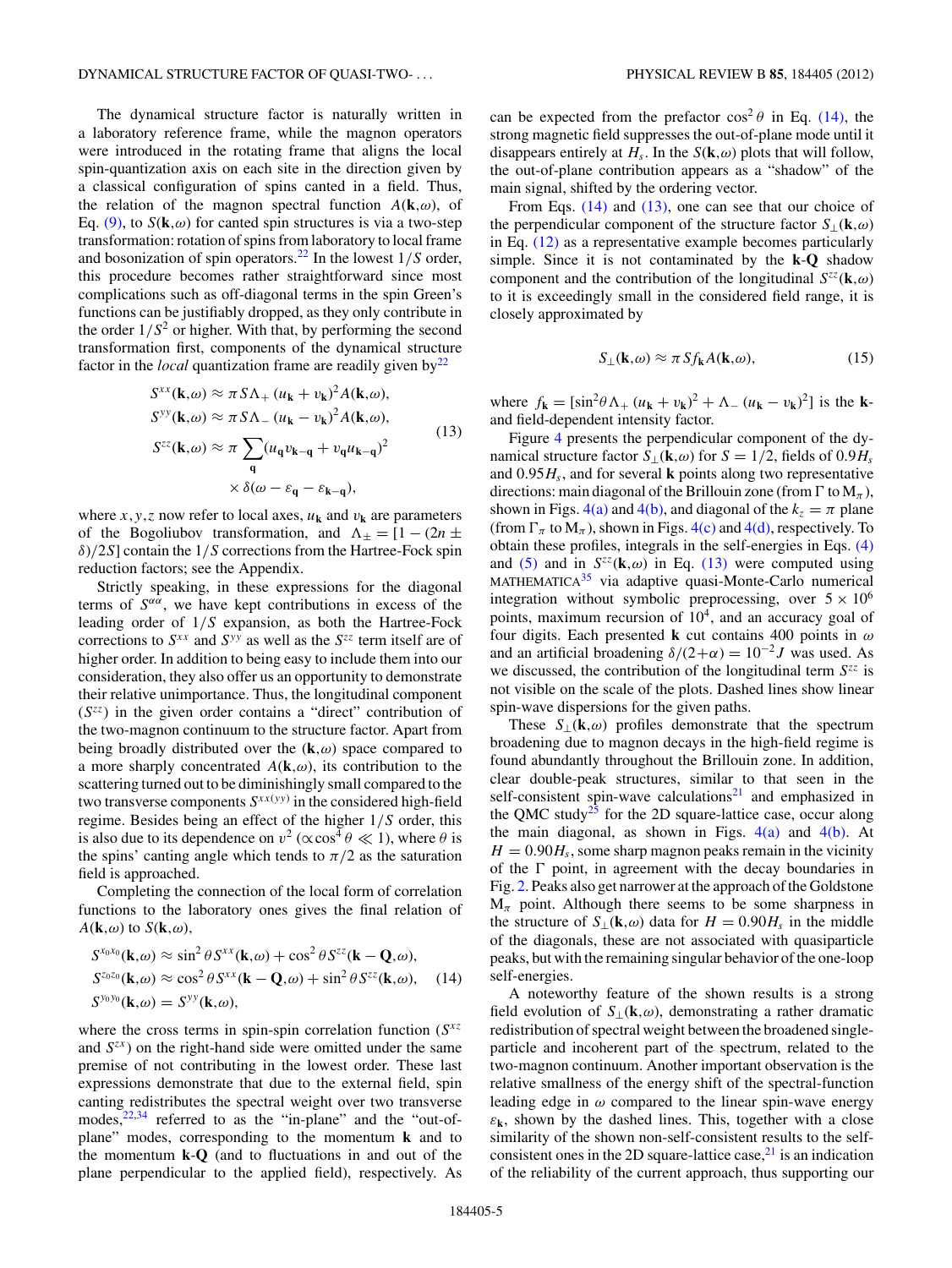<span id="page-5-0"></span>

FIG. 4. (Color online) Profiles of the perpendicular component of the dynamical structure factor *S*⊥(**k***,ω*), given by Eq. [\(12\),](#page-3-0) vs *ω* for selected **k** points along the (a), (b) main diagonal of the Brillouin zone (from  $\Gamma$  to  $M_\pi$ ), and along the (c), (d) diagonal in the  $k_z = \pi$  plane (from  $\Gamma_{\pi}$  to  $M_{\pi}$ ), for fields 0.9*H<sub>s</sub>* and 0.95*H<sub>s</sub>*, and *S* = 1/[2](#page-2-0). For high-symmetry **k**-point notations, see Figs. 2 and [7.](#page-6-0) Dashed lines indicates the linear spin-wave dispersion  $\varepsilon_k$  along the same paths.

expectation that the presented results should serve as a fair representation of the realistic structure factor.

In Figs. 5 and [6,](#page-6-0) intensity plots of the full dynamical structure factor,  $S(\mathbf{k}, \omega)$  in Eq. [\(11\),](#page-3-0) for  $S = 1/2$ , fields of  $0.9H_s$  and  $0.95H_s$ , and for several representative paths in the Brillouin zone are shown. In Fig. 5, the **k** path is entirely in the  $k_z = 0$  plane, and in Fig. [6,](#page-6-0) the momentum traces an interlayer path; both are shown in Fig. [7.](#page-6-0) As we have discussed above, in addition to the main features demonstrated in Fig. 4 for *S*⊥(**k***,ω*) that are directly related to the magnon spectral function  $A(\mathbf{k}, \omega)$ , the out-of-plane transverse-mode contribution is visible as a shadow, shifted by the ordering vector. The longitudinal  $(S^{zz})$  contributions are hardly noticeable on the scale of the plots as before. In Fig. [6,](#page-6-0)

proximity to the Goldstone mode at  $M_\pi$  causes unphysical divergences, amplified by the divergent intensity factor *f***<sup>k</sup>** in Eq. [\(15\),](#page-4-0) that necessitate removal of this region in the plot.

Integrals in the self-energies for these plots were computed by the same method as in Fig. 4, over a maximum number of points of  $2 \times 10^5$ , with the same accuracy goal of four digits. There are 150 points along each segment in the **k** path, each with 350 points in *ω*. All integrations were performed in parallel over eight logical threads. The same upper cutoff in intensity has been used in both plots with additional red color fill up to the extent of the highest peak, whose value is shown in the color side bars. Additionally, we have performed Gaussian convolution in the *ω* direction with a *σ* width of  $\delta \omega = 0.1 J$ . This step is intended to mimic the effect of a



FIG. 5. (Color online) Intensity plots of the dynamical structure factor  $S(\mathbf{k}, \omega)$ , given by Eq. [\(11\),](#page-3-0) for fields 0.9*H<sub>s</sub>* and 0.95*H<sub>s</sub>*, and  $S = 1/2$ , for the **k** path in the  $k_z = 0$  plane; see Fig. [7.](#page-6-0) Gaussian convolution was performed in  $\omega$  with a  $\sigma$  width of  $\delta \omega = 0.1J$ .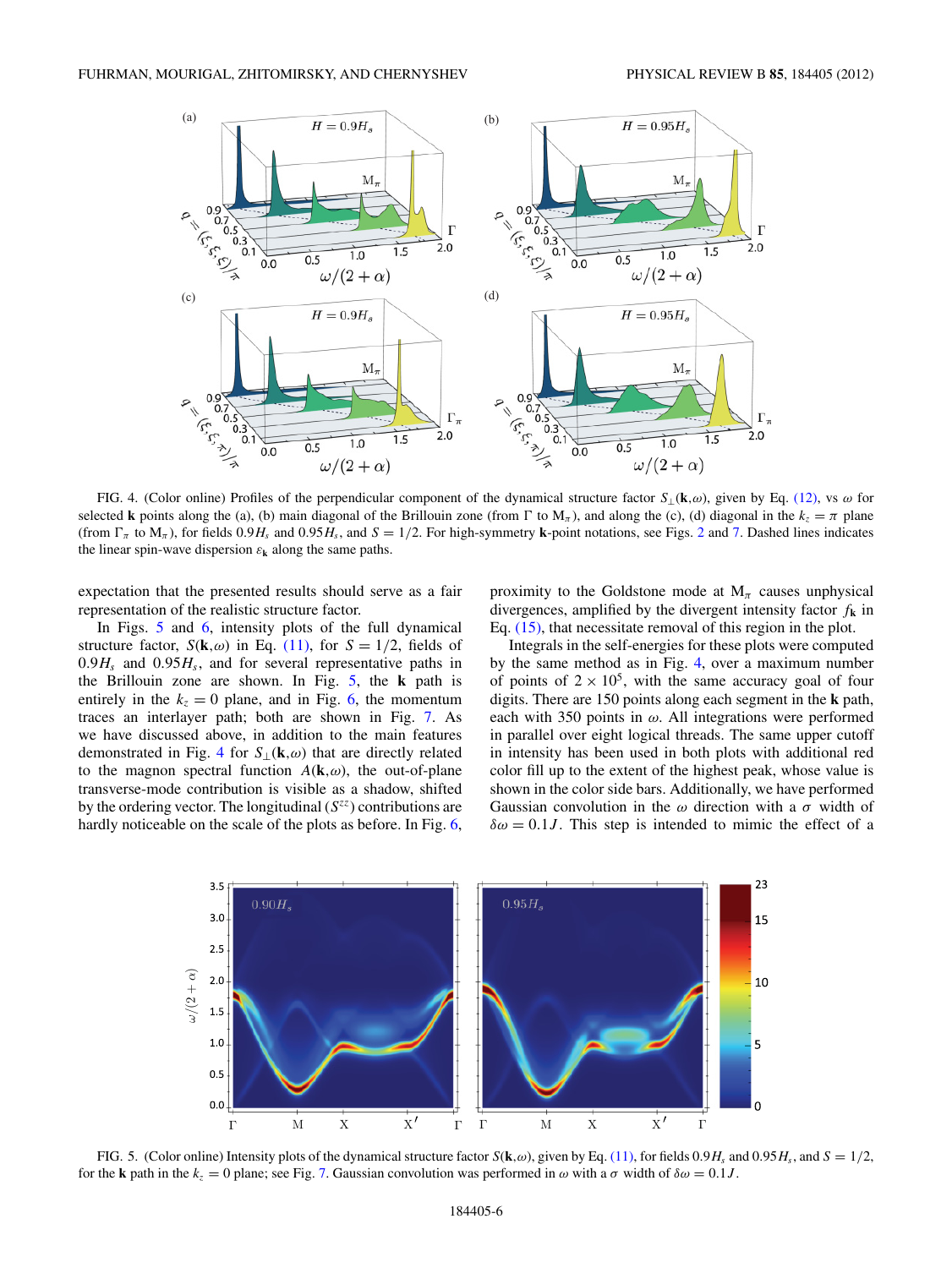<span id="page-6-0"></span>

FIG. 6. (Color online) Same as in Fig. [5,](#page-5-0) for a different path; see Fig. 7. The region near M*<sup>π</sup>* in the **k** and **k**-**Q** modes are cut due to spurious divergences; see text. Note the higher cutoff in intensity due to a form factor divergent at the  $M_\pi$  point.

realistic experimental resolution, from which we can also draw quantitative predictions of the relative strength of the quasiparticle and incoherent part of the spectrum.

Despite the provided broadening by the finite-energy resolution, complex spectral line shapes, very much distinct from the conventional quasiparticle peaks, are clearly visible in Figs. [5](#page-5-0) and 6. This demonstrates that the effects of spectral weight redistribution and broadening due to spontaneous decays are substantial and should be readily observed in experiment.

Since  $\Gamma$ , M, X, and X' points in Fig. [5](#page-5-0) and  $\Gamma$ , X, and  $X'_n$ points in Fig. 6 are outside of the Born approximation decay regions according to Fig. [2,](#page-2-0) the spectrum in their vicinities exhibits well-defined quasiparticle peaks, broadened by our "instrumental" resolution. However, away from them, the structure factor demonstrates a variety of unusual features, including the already discussed double-peak line shape for the



FIG. 7. (Color online) Brillouin-zone octant showing the **k** paths traversed in Figs. [5](#page-5-0) and 6. The path in Fig. 5 lies in the  $k_z = 0$  plane and goes along the dotted line:  $\Gamma \rightarrow M \rightarrow X \rightarrow X' \rightarrow \Gamma$ . The path in Fig. 6 goes between the  $k_z = 0$  and  $k_z = \pi$  planes along the zigzag solid line:  $X'_\pi \to \Gamma \to M_\pi \to X$ .

 $\Gamma$ M direction in Fig. [5](#page-5-0) and the  $\Gamma M_{\pi}$  direction in Fig. 6, with the latter path also shown in  $S_{\perp}(\mathbf{k}, \omega)$  previously.

Along some of the **k** directions for  $H = 0.9H_s$  in both Figs. [5](#page-5-0) and 6, the renormalized quasiparticle peaks escape the unrenormalized two-magnon continuum and survive despite being formally within the decay region. Yet, these peaks are accompanied by continuum-like subbands that accumulate significant weight. Upon an increase of the field, the continuum overtakes the single-particle branches in the large regions of the Brillouin zone, washing them out and creating more double-peak structures, e.g., very distinctly along the X<sup>'</sup> (Fig. [5\)](#page-5-0) and  $X'_\n\pi \Gamma$  (Fig. 6) directions. There is a particularly spectacular advance of the continuum along the XX' line in Fig. [5,](#page-5-0) where magnon broadening is most intense with dramatic spectral weight transfer to high energies.

We note that the regions where decays are present in the on-shell solutions discussed in Sec. [III](#page-1-0) often correspond closely to the "washout" regions of the intensity plots, although the latter draw a much richer picture by exposing a complex *ω* structure. The remaining 3D singularities in the real part of the on-shell energy, exemplified in Fig. [3,](#page-2-0) indicate where the two-magnon continuum overlaps with the single-magnon branch, which is also in a qualitative agreement with the intensity plots, thus providing complementary information. A previous examination of the 2D square-lattice case in Ref. [22](#page-9-0) showed broadening patterns similar to the ones in Figs. [5](#page-5-0) and 6 for corresponding paths of the Brillouin zone, although the *ω* structure differs significantly as the self-consistent approach of that work has enforced the Lorentzian shapes of the spectral function.

The one-loop approximation used in this work takes into account the real part of the self-energy corrections, allowing the renormalized single-magnon branch to escape some of the decay region. Therefore, the obtained dynamical structure factor is likely to overestimate the field values needed to reach a significant overlap between the two-magnon continuum and the single-magnon mode throughout the Brillouin zone.

Altogether, examination of the dynamical structure factor reveals rich features consisting of dramatic redistributions of magnon spectral weight. This ranges from the appearance of double-peak line shapes to a full suppression of quasiparticle peaks throughout large portions of the Brillouin zone. These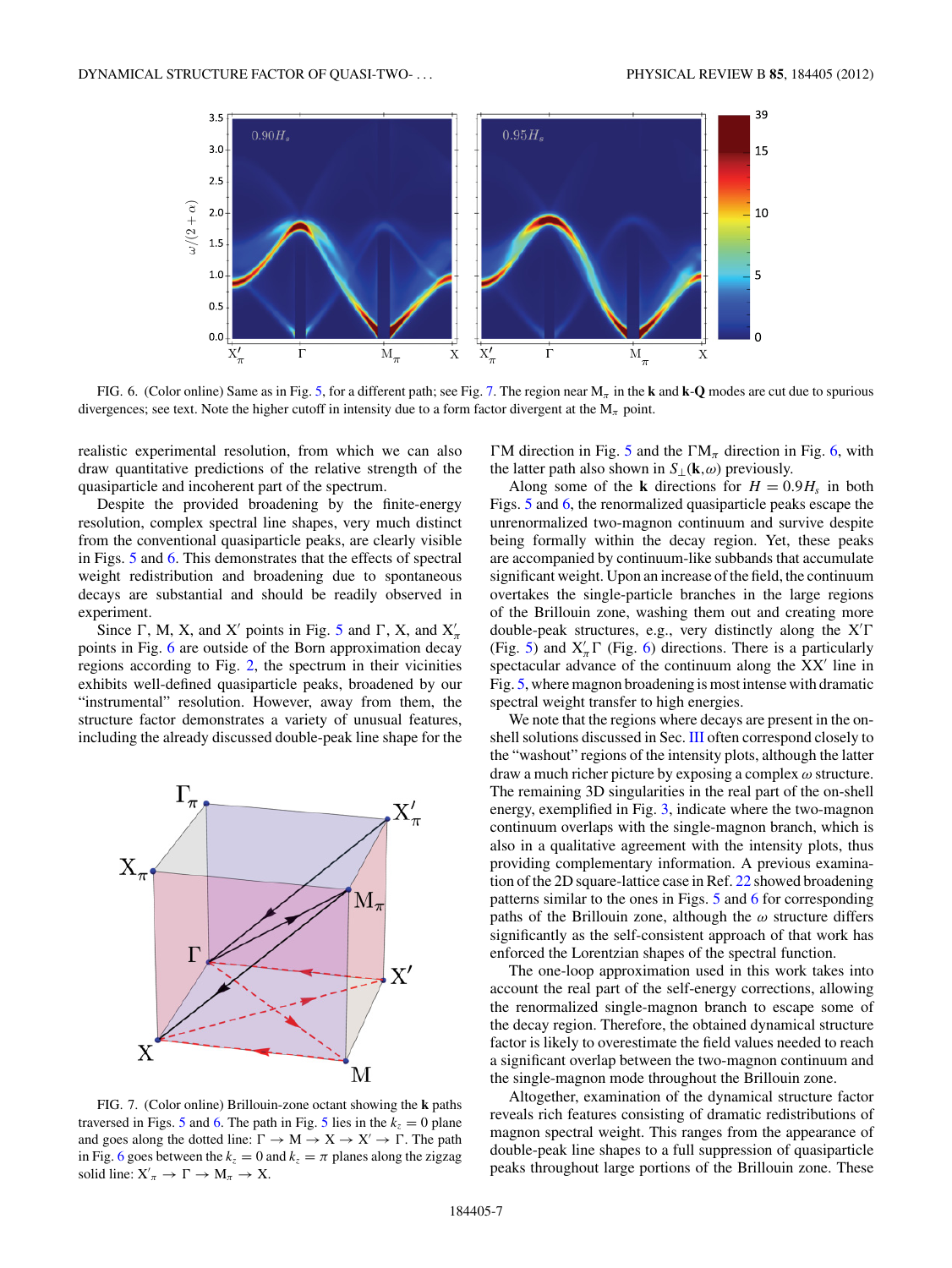<span id="page-7-0"></span>features fully survive convolution with moderate energy resolution and should therefore be accessible to state-of-the-art neutron-scattering experiments.

#### **V. CONCLUSIONS**

In this work, we have provided a theoretical consideration of high-field dynamics in the quasi-2D tetragonal  $S = 1/2$ Heisenberg antiferromagnet with interlayer coupling corresponding to realistic materials. We have presented quantitative predictions for the dynamical structure factor for a representative interlayer coupling ratio  $J'/J = 0.2$  along several paths in the Brillouin zone. We have demonstrated within the framework of spin-wave theory that the finite 3D interlayer coupling, present to some degree in all realistic materials, largely mitigates singularities of high-field corrections that are complicating similar analysis in the purely 2D case and necessitate a self-consistent regularization in the latter.

We argue that introducing finite interplanar coupling effectively provides an alternative to the self-consistency schemes, allowing for a detailed analysis of the effects of broadening and weight redistribution in the spectrum without the use of self-consistency. This relatively simple procedure requires considerably less computation than selfconsistent calculations, follows the spirit of the 1*/S* spin-wave expansion, and provides a physical representation of the excitation spectrum. Our results therefore consist of a detailed picture of the latter and offer clear predictions to guide experiments. Such a presentation is increasingly valuable as state-of-the-art neutron-scattering instrumentation should allow the spin dynamics of real materials to be searched for the discussed unusual features with sufficient energy resolution and momentum-space coverage.

The present analysis does not include the case of frustrated interplanar exchanges for which enhanced quantum fluctuations $36$  should result in decays of comparable magnitude to the purely 2D case. Additionally, ferromagnetic interlayer coupling, while experimentally appealing due to the reduction of the threshold field  $H^*$ <sup>[37](#page-10-0)</sup>, goes beyond the scope of the present work. Nonetheless, it is expected that the inclusion of any type of increased dimensionality of sufficient strength will act to soften Van Hove singularities without inherently removing decay phenomena.

The landscape of the high-field dynamical structure factor shown in this work is diverse and intriguing. Our results, consistent with prior numerical and analytical studies, provide a comprehensive illustration of its details. Inelastic neutronscattering measurements on suitable quantum antiferromagnets will be important to elucidate the accuracy of the theoretical results presented in this work.

### **ACKNOWLEDGMENTS**

M.M. would like to thank N. B. Christensen, H. M. Rønnow, and D. F. McMorrow for numerous stimulating discussions. This work was supported in part by the UROP and SURP programs at the University of California, Irvine (W.T.F.), graduate fellowship program at ILL Grenoble (M.M.), and the US Department of Energy under Grants No. DE-FG02- 08ER46544 (M.M.) and No. DE-FG02-04ER46174 (A.L.C.).

# **APPENDIX: DETAILS OF SPIN-WAVE THEORY**

The derivation of 1*/S* corrections to spin-wave theory in an applied magnetic field with nonzero interlayer antiferromagnetic exchange begins with the Heisenberg Hamiltonian of nearest-neighbor exchange and Zeeman contributions,

$$
\mathcal{H} = \sum_{\langle ij \rangle} J_{ij} \mathbf{S}_i \cdot \mathbf{S}_j - H \sum_i S_i^{z_0}, \tag{A1}
$$

where the factor  $g\mu_B$ , with *g* being the gyromagnetic ratio and  $\mu_B$  the Bohr magneton, is included in the applied magnetic field *H*. We consider the Heisenberg antiferromagnet on the simple tetragonal lattice, with nearest-neighbor exchange inplane coupling  $J$  and interlayer coupling  $J'$ , parametrized by  $\alpha = J'/J$ ,  $0 \le \alpha \le 1$ . The long-range antiferromagnetic order of spins canted by an external field is described by the same ordering wave vector  $\mathbf{Q} = (\pi, \pi, \pi)$  as in the collinear Néel order at  $H = 0$ .

Spin components in the laboratory frame  $(x_0, y_0, z_0)$  are related to that in the rotating frame  $(x, y, z)$  via the transformation

$$
S_i^{z_0} = S_i^z \sin \theta - e^{i\mathbf{Q} \cdot \mathbf{r}_i} S_i^x \cos \theta,
$$
  
\n
$$
S_i^{x_0} = e^{i\mathbf{Q} \cdot \mathbf{r}_i} S_i^z \cos \theta + S_i^x \sin \theta,
$$
  
\n
$$
S_i^{y_0} = S_i^y,
$$
\n(A2)

with  $\theta$  as the canting angle from the spin-flop plane. The transformed Hamiltonian reads

$$
\mathcal{H} = \sum_{\langle ij \rangle} J_{ij} \left[ S_i^y S_j^y - \cos 2\theta \left( S_i^x S_j^x + S_i^z S_j^z \right) - e^{i\mathbf{Q} \cdot \mathbf{r}_i} \sin 2\theta \left( S_i^x S_j^z - S_i^z S_j^x \right) \right] - H \sum_i \left( S_i^z \sin \theta - e^{i\mathbf{Q} \cdot \mathbf{r}_i} S_i^x \cos \theta \right), \tag{A3}
$$

where  $\langle i j \rangle$  designate a single counting of nearest-neighbor ex-changes. Using the usual Holstein-Primakoff transformation<sup>[38](#page-10-0)</sup> and keeping up to quartic terms, we arrive at the following terms of order  $O(S^{2-n/2})$ :

$$
\varepsilon_0 = \mathcal{H}_0/N = -JS^2 \left[ (2+\alpha)\cos 2\theta + \sin \theta \frac{H}{JS} \right], \quad (A4)
$$

$$
\mathcal{H}_1 = \cos \theta \sum_i e^{i\mathbf{Q} \cdot \mathbf{r}_i} S_i^x [H - 4JS \sin \theta (2 + \alpha)], \quad (A5)
$$

$$
\mathcal{H}_2 = \sum_i \left\{ H \sin \theta \ a_i^\dagger a_i + \frac{S}{2} \sum_{j(i)} J_{ij} [\cos 2\theta (a_i^\dagger a_i + a_j^\dagger a_j) + \sin^2 \theta (a_i^\dagger a_j + a_j^\dagger a_i) - \cos^2 \theta (a_i^\dagger a_j^\dagger + a_j a_i) \right\},\tag{A6}
$$

$$
\mathcal{H}_3 = \sqrt{\frac{S}{2}} \sum_i e^{i\mathbf{Q} \cdot \mathbf{r}_i} \left\{ \left[ \frac{H \cos \theta}{4S} - \frac{J(2+\alpha) \sin 2\theta}{2} \right] \times (a_i^\dagger a_i^\dagger a_i + a_i^\dagger a_i a_i) + \sin 2\theta \sum_{j(i)} J_{ij} (a_i^\dagger + a_i) a_j^\dagger a_j \right\},\tag{A7}
$$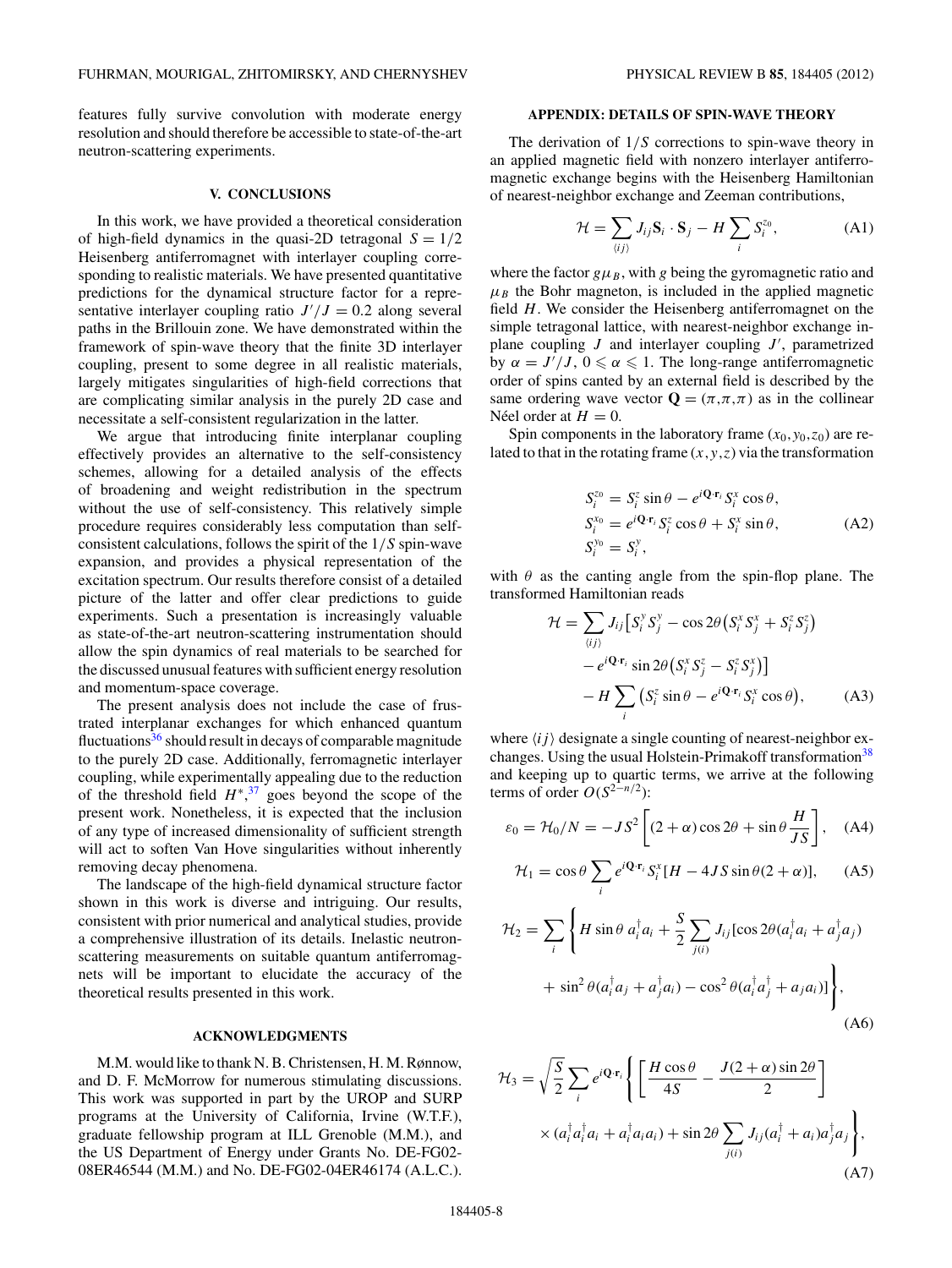<span id="page-8-0"></span>
$$
\mathcal{H}_4 = \sum_{i, j(i)} J_{ij} \left\{ \frac{1}{4} \cos^2 \theta [(n_i + n_j) a_i a_j + \text{H.c.}] - \frac{1}{4} \sin^2 \theta [a_i^{\dagger} (n_i + n_j) a_j + \text{H.c.}] - \cos 2\theta n_i n_j \right\},\tag{A8}
$$

where  $j(i)$  refers to a site  $j$  that is the nearest neighbor of  $i$ .

### **1. Harmonic approximation**

First, we minimize  $\varepsilon_0$  to obtain the classical value of the canting angle,

$$
\sin \theta = \frac{H}{4JS(2+\alpha)} \equiv \frac{H}{H_s},\tag{A9}
$$

where  $H_s = 4JS(2 + \alpha)$  is the saturation field where the spin structure reaches a fully polarized state. Then, the Fourier transformation of  $H_2$  leads to the usual

$$
\mathcal{H}_2 = \sum_{\mathbf{k}} \left[ A_{\mathbf{k}} a_{\mathbf{k}}^\dagger a_{\mathbf{k}} - \frac{1}{2} B_{\mathbf{k}} (a_{\mathbf{k}}^\dagger a_{-\mathbf{k}}^\dagger + a_{\mathbf{k}} a_{-\mathbf{k}}) \right], \quad (A10)
$$

where the coefficients  $A_k$  and  $B_k$  read

$$
A_{\mathbf{k}} = 2JS(2+\alpha)(1+\sin^2\theta \bar{\gamma}_{\mathbf{k}}),
$$
  
\n
$$
B_{\mathbf{k}} = 2JS(2+\alpha)\cos^2\theta \bar{\gamma}_{\mathbf{k}},
$$
\n(A11)

and where the lattice harmonics are defined as  $\bar{\gamma}_k = (\gamma_{xy} + \gamma_{xy})$  $\alpha \gamma_z$ )/(2 +  $\alpha$ ) with  $\gamma_{xy} = (\cos k_x + \cos k_y)$  and  $\gamma_z = \cos k_z$ . Upon the Bogolioubov transformation and substitution of the classical canting angle, we obtain the dispersion relation

$$
\varepsilon_{\mathbf{k}} \equiv 2JS(2+\alpha)\omega_{\mathbf{k}},
$$
  
\n
$$
\omega_{\mathbf{k}} = \sqrt{(1+\bar{\gamma}_{\mathbf{k}})(1-\cos 2\theta \ \bar{\gamma}_{\mathbf{k}})},
$$
\n(A12)

and the parameters of the transformation

$$
u_{\mathbf{k}}^2, v_{\mathbf{k}}^2 = \frac{A_{\mathbf{k}} \pm \varepsilon_{\mathbf{k}}}{2\varepsilon_{\mathbf{k}}}, \quad u_{\mathbf{k}}v_{\mathbf{k}} = \frac{B_{\mathbf{k}}}{2\varepsilon_{\mathbf{k}}}.
$$
 (A13)

### **2. Mean-field decoupling**

The quartic Hamiltonian  $H_4$  contains four-boson terms that can be treated using mean-field Hartree-Fock decoupling. To do so, we introduce the following averages:

$$
n = \langle a_i^{\dagger} a_i \rangle = \sum_{\mathbf{k}} v_{\mathbf{k}}^2,
$$
  
\n
$$
\delta = \langle a_i a_i \rangle = \sum_{\mathbf{k}} u_{\mathbf{k}} v_{\mathbf{k}},
$$
  
\n
$$
m_{xy} = \langle a_i^{\dagger} a_j \rangle_{xy} = \sum_{\mathbf{k}} \frac{\gamma_{xy}}{2} v_{\mathbf{k}}^2,
$$
  
\n
$$
m_z = \langle a_i^{\dagger} a_j \rangle_z = \sum_{\mathbf{k}} \gamma_z v_{\mathbf{k}}^2,
$$
  
\n
$$
\Delta_{xy} = \langle a_i a_j \rangle_{xy} = \sum_{\mathbf{k}} \frac{\gamma_{xy}}{2} u_{\mathbf{k}} v_{\mathbf{k}},
$$
  
\n
$$
\Delta_z = \langle a_i a_j \rangle_z = \sum_{\mathbf{k}} \gamma_z u_{\mathbf{k}} v_{\mathbf{k}}.
$$
 (A14)

In a zero magnetic field, anomalous averages vanish so that  $\delta = m_{xy} = m_z = 0$ , while the average *n* determines the sublattice magnetization associated with the linear spin-wave theory  $\langle S^z \rangle = S - n$ . Evaluation of the Hartree-Fock averages in a finite magnetic field is performed using default global adaptive integration methods via MATHEMATICA with an accuracy goal of greater than five digits.

Using the method of Oguchi $39$  to treat the quartic term, we obtain the quadratic Hamiltonian

$$
\langle \mathcal{H}_4 \rangle_1 = \sum_{\mathbf{k}} \delta A_{\mathbf{k}}^{(4)} a_{\mathbf{k}}^\dagger a_{\mathbf{k}} - \frac{\delta B_{\mathbf{k}}^{(4)}}{2} (a_{\mathbf{k}}^\dagger a_{-\mathbf{k}}^\dagger + a_{\mathbf{k}} a_{-\mathbf{k}}), \quad \text{(A15)}
$$

where

$$
\delta A_{\mathbf{k}}^{(4)} = 2J(2+\alpha)\left[\Delta\cos^{2}\theta - n\cos 2\theta - m\sin^{2}\theta\right] \n+ \frac{\bar{\gamma}_{\mathbf{k}}}{2}(\delta\cos^{2}\theta - 2n\sin^{2}\theta) - \bar{\gamma}_{m}\cos 2\theta\right],
$$
\n(A16)  
\n
$$
\delta B_{\mathbf{k}}^{(4)} = 2J(2+\alpha)\left[\frac{1}{2}(\Delta\sin^{2}\theta - m\cos^{2}\theta) + \bar{\gamma}_{\Delta}\cos 2\theta\right],
$$

using the definitions

$$
2m = \frac{2m_{xy} + \alpha m_z}{2 + \alpha}, \quad \Delta = \frac{2\Delta_{xy} + \alpha \Delta_z}{2 + \alpha},
$$
  

$$
\bar{\gamma}_m = \frac{m_{xy}\gamma_{xy} + \alpha m_z\gamma_z}{2 + \alpha}, \quad \bar{\gamma}_\Delta = \frac{\Delta_{xy}\gamma_{xy} + \alpha \Delta_z\gamma_z}{2 + \alpha}.
$$
 (A17)

The corresponding correction to the dispersion reads

$$
\delta \varepsilon_{\mathbf{k}}^{(1)} = 2J(2+\alpha) \frac{1}{\omega_{\mathbf{k}}} \left[ (1 + \bar{\gamma}_{\mathbf{k}} \sin^2 \theta) \delta \tilde{A}_{\mathbf{k}}^{(4)} - \gamma_{\mathbf{k}} \cos^2 \theta \delta \tilde{B}_{\mathbf{k}}^{(4)} \right],
$$
 (A18)

where  $\tilde{A}_k$  and  $\tilde{B}_k$  are dimensionless expressions in the brackets of (A16).

#### **3. Angle renormalization**

In contrast to the zero magnetic field case, the 1*/S* expansion of the present Hamiltonian contains cubic terms. The Hartree-Fock decoupling of the cubic term  $H_3$  is responsible for a renormalization of the canting angle and yields

$$
\langle \mathcal{H}_3 \rangle = \sqrt{2S} J(2+\alpha) \sin 2\theta (n-\Delta-m)(a_{\mathbf{Q}}^{\dagger} + a_{\mathbf{Q}}). \quad (A19)
$$

The value of the renormalized angle is obtained from the cancellation of the linear term  $\mathcal{H}_1 + \langle \mathcal{H}_3 \rangle$  so that

$$
\sin \tilde{\theta} = \sin \theta \left[ 1 + \frac{n - m - \Delta}{S} \right],\tag{A20}
$$

and the corresponding correction to the dispersion is therefore

$$
\delta \varepsilon_{\mathbf{k}}^{(2)} = 4J(2+\alpha)\sin^2\theta \frac{(\Delta+m-n)}{\omega_{\mathbf{k}}} \Big[1 - \bar{\gamma}_{\mathbf{k}}^2 - \bar{\gamma}_{\mathbf{k}}\cos^2\theta\Big].
$$
\n(A21)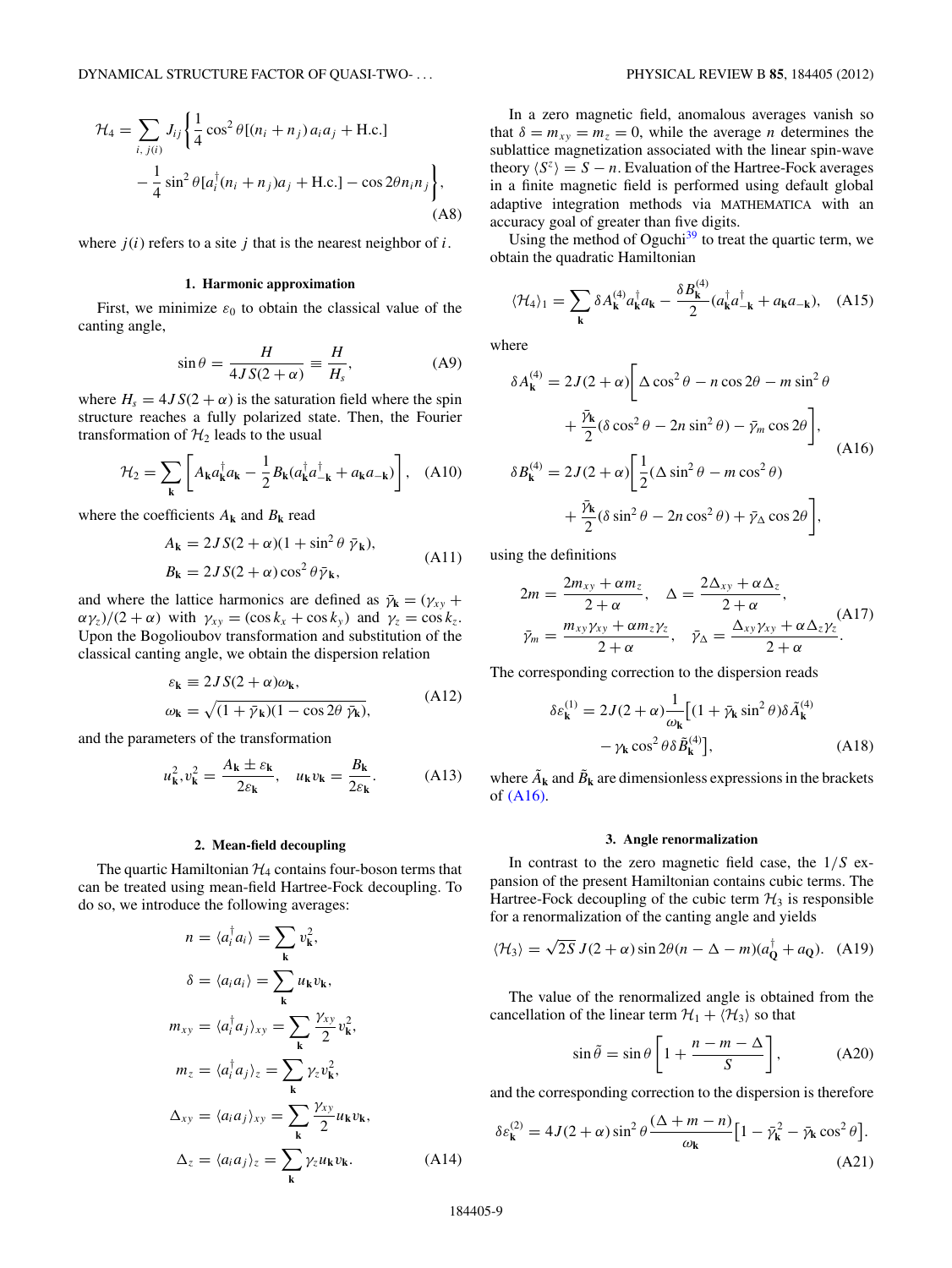### **4. Cubic vertices**

<span id="page-9-0"></span>Interaction vertices are obtained upon Fourier transformation of the fluctuating part of  $\mathcal{H}_3$ ,

$$
\mathcal{H}_3 = \sqrt{2S} J(2+\alpha) \sin 2\theta \sum_{\mathbf{k}, \mathbf{q}} \bar{\gamma}_{\mathbf{k}} (a_{\mathbf{k}}^\dagger a_{\mathbf{q}}^\dagger a_{\mathbf{k} - \mathbf{q} + \mathbf{Q}} + \text{H.c}),
$$
\n(A22)

leading to the following cubic decay and source vertices,  $\Phi_{31}(\mathbf{k}, \mathbf{q})$  and  $\Phi_{32}(\mathbf{k}, \mathbf{q})$ , of the form  $\Phi_{31,32}(\mathbf{k}, \mathbf{q}) =$  $-\sqrt{2S} J(2+\alpha) \sin 2\theta \, \tilde{\Phi}_{31,32}(\mathbf{k},\mathbf{q})$ , where

$$
\begin{split}\n\widetilde{\Phi}_{31}(\mathbf{k}, \mathbf{q}) &= \bar{\gamma}_{\mathbf{k}}(u_{\mathbf{k}} + v_{\mathbf{k}})(u_{\mathbf{q}}v_{\mathbf{k}-\mathbf{q}+\mathbf{Q}} + v_{\mathbf{q}}u_{\mathbf{k}-\mathbf{q}+\mathbf{Q}}) \\
&\quad + \bar{\gamma}_{\mathbf{q}}(u_{\mathbf{q}} + v_{\mathbf{q}})(u_{\mathbf{k}}u_{\mathbf{k}-\mathbf{q}+\mathbf{Q}} + v_{\mathbf{k}}v_{\mathbf{k}-\mathbf{q}+\mathbf{Q}}) \\
&\quad + \bar{\gamma}_{\mathbf{k}-\mathbf{q}+\mathbf{Q}}(u_{\mathbf{k}-\mathbf{q}+\mathbf{Q}} + v_{\mathbf{k}-\mathbf{q}+\mathbf{Q}})(u_{\mathbf{k}}u_{\mathbf{q}} + v_{\mathbf{k}}v_{\mathbf{q}}), \\
\widetilde{\Phi}_{32}(\mathbf{k}, \mathbf{q}) &= \bar{\gamma}_{\mathbf{k}}(u_{\mathbf{k}} + v_{\mathbf{k}})(u_{\mathbf{q}}v_{\mathbf{k}-\mathbf{q}+\mathbf{Q}} + v_{\mathbf{q}}u_{\mathbf{k}-\mathbf{q}+\mathbf{Q}}) \\
&\quad + \bar{\gamma}_{\mathbf{q}}(u_{\mathbf{q}} + v_{\mathbf{q}})(u_{\mathbf{k}}v_{\mathbf{k}-\mathbf{q}+\mathbf{Q}} + v_{\mathbf{k}}u_{\mathbf{k}-\mathbf{q}+\mathbf{Q}}) \\
&\quad + \bar{\gamma}_{\mathbf{k}-\mathbf{q}+\mathbf{Q}}(u_{\mathbf{k}-\mathbf{q}+\mathbf{Q}} + v_{\mathbf{k}-\mathbf{q}+\mathbf{Q}})(u_{\mathbf{k}}v_{\mathbf{q}} + v_{\mathbf{k}}u_{\mathbf{q}}).\n\end{split} \tag{A23}
$$

The corresponding self-energy corrections therefore read

$$
\Sigma_{31}(\mathbf{k}, \omega) = 2J(2+\alpha)\cos^2\theta \sin^2\theta
$$
  
 
$$
\times \sum_{\mathbf{q}} \frac{|\tilde{\Phi}_{31}(\mathbf{k}, \mathbf{q})|^2}{\omega - \omega_{\mathbf{q}} - \omega_{\mathbf{k} - \mathbf{q} + \mathbf{Q}} + i0^+}, \quad (A24)
$$

$$
\Sigma_{32}(\mathbf{k}, \omega) = -2J(2+\alpha)\cos^2\theta \sin^2\theta
$$

$$
\times \sum_{\mathbf{q}} \frac{|\tilde{\Phi}_{32}(\mathbf{k}, \mathbf{q})|^2}{\omega + \omega_{\mathbf{q}} + \omega_{\mathbf{Q}-\mathbf{k}-\mathbf{q}} - i0^+}, \quad (A25)
$$

where  $0^+$  is a small positive number. In taking these integrals,  $0^+$  was taken as  $10^{-2}$ .

Then the *on-shell* correction to the spectrum is

$$
\delta \varepsilon_{\mathbf{k}}^{(3)} = J \left( 1 + \frac{\alpha}{2} \right) \sin^2 2\theta \sum_{\mathbf{q}} \left[ \frac{|\tilde{\Phi}_{31}(\mathbf{k}, \mathbf{q})|^2}{\omega_{\mathbf{k}} - \omega_{\mathbf{k}} - \omega_{\mathbf{k} - \mathbf{q} + \mathbf{Q}} + i0^+} - \frac{|\tilde{\Phi}_{32}(\mathbf{k}, \mathbf{q})|^2}{\omega_{\mathbf{k}} + \omega_{\mathbf{q}} + \omega_{\mathbf{Q} - \mathbf{k} - \mathbf{q}} - i0^+} \right],
$$
(A26)

so that combining all of the contributions together, we obtain the renormalized spin-wave dispersion

$$
\bar{\varepsilon}_{\mathbf{k}} = \varepsilon_{\mathbf{k}} + \delta \varepsilon_{\mathbf{k}}^{(1)} + \delta \varepsilon_{\mathbf{k}}^{(2)} + \delta \varepsilon_{\mathbf{k}}^{(3)},\tag{A27}
$$

where  $\varepsilon_k$  is the linear spin-wave theory energy, given in Eq. [\(A14\),](#page-8-0)  $\delta \varepsilon_k^{(1)}$  is the correction due to Hartree-Fock decoupling of the quartic terms from Eq. [\(A19\),](#page-8-0)  $\delta \varepsilon_k^{(2)}$  is the correction due to angle renormalization in Eq. (A22), and  $\delta \varepsilon_k^{(3)}$  is the correction due to cubic vertices from Eq. (A26).

- 1E. Manousakis, [Rev. Mod. Phys.](http://dx.doi.org/10.1103/RevModPhys.63.1) **63**, 1 (1991).
- 2D. C. Mattis, *The Theory of Magnetism Made Simple: An Introduction to Physical Concepts and to Some Useful Mathematical Methods* (World Scientific, Singapore, 2006).
- <sup>3</sup>*Frustrated Spin Systems*, edited by H. T. Diep (World Scientific, Singapore, 2003).
- 4D. C. Johnston, in *Handbook of Magnetic Materials*, edited by K. H. J. Buschow, Vol. 10 (Elsevier Science, North Holland, 1997).
- 5L. Balents, [Nature \(London\)](http://dx.doi.org/10.1038/nature08917) **464**, 199 (2010).
- <sup>6</sup>T. Giamarchi, C. Rüegg, and O. Tchernyshyov, [Nature Phys.](http://dx.doi.org/10.1038/nphys893) 4, 198 [\(2008\).](http://dx.doi.org/10.1038/nphys893)
- 7M. B. Stone, I. A. Zaliznyak, T. Hong, D. H. Reich, and C. L. Broholm, [Nature \(London\)](http://dx.doi.org/10.1038/nature04593) **440**, 187 (2006).
- 8F. M. Woodward, A. S. Albrecht, C. M. Wynn, C. P. Landee, and M. M. Turnbull, Phys. Rev. B **65**[, 144412 \(2002\).](http://dx.doi.org/10.1103/PhysRevB.65.144412)
- 9T. Lancaster, S. J. Blundell, M. L. Brooks, P. J. Baker, F. L. Pratt,
- J. L. Manson, M. M. Conner, F. Xiao, C. P. Landee, F. A. Chaves, S. Soriano, M. A. Novak, T. P. Papageorgiou, A. D. Bianchi, T. Herrmannsdorfer, J. Wosnitza, and J. A. Schlueter, [Phys. Rev. B](http://dx.doi.org/10.1103/PhysRevB.75.094421) **75**[, 094421 \(2007\).](http://dx.doi.org/10.1103/PhysRevB.75.094421)
- 10F. C. Coomer, V. Bondah-Jagalu, K. J. Grant, A. Harrison, G. J. McIntyre, H. M. Rønnow, R. Feyerherm, T. Wand, M. Meissner, D. Visser, and D. F. McMorrow, [Phys. Rev. B](http://dx.doi.org/10.1103/PhysRevB.75.094424) **75**, 094424 [\(2007\).](http://dx.doi.org/10.1103/PhysRevB.75.094424)
- 11F. Xiao, F. M. Woodward, C. P. Landee, M. M. Turnbull, C. Mielke, N. Harrison, T. Lancaster, S. J. Blundell, P. J. Baker, P. Babkevich, and F. L. Pratt, Phys. Rev. B **79**[, 134412 \(2009\).](http://dx.doi.org/10.1103/PhysRevB.79.134412)
- <sup>12</sup>N. Tsyrulin, T. Pardini, R. R. P. Singh, F. Xiao, P. Link, A. Schneidewind, A. Hiess, C. P. Landee, M. M. Turnbull, and M. Kenzelmann, Phys. Rev. Lett. **102**[, 197201 \(2009\).](http://dx.doi.org/10.1103/PhysRevLett.102.197201)
- 13N. Tsyrulin, F. Xiao, A. Schneidewind, P. Link, H. M. Rønnow, J. Gavilano, C. P. Landee, M. M. Turnbull, and M. Kenzelmann, Phys. Rev. B **81**[, 134409 \(2010\).](http://dx.doi.org/10.1103/PhysRevB.81.134409)
- 14J. Ollivier, H. Mutka, and L. Didier, [Neutron News](http://dx.doi.org/10.1080/10448631003757573) **21**, 22 [\(2010\).](http://dx.doi.org/10.1080/10448631003757573)
- 15R. Bewley, J. Taylor, and S. Bennington, [Nucl. Instr. Meth. A](http://dx.doi.org/10.1016/j.nima.2011.01.173) **637**, [128 \(2011\).](http://dx.doi.org/10.1016/j.nima.2011.01.173)
- 16G. Ehlers, A. A. Podlesnyak, J. L. Niedziela, E. B. Iverson, and P. E. Sokol, [Rev. Sci. Instrum.](http://dx.doi.org/10.1063/1.3626935) **82**, 085108 (2011).
- <sup>17</sup>P. Chandra, P. Coleman, and A. I. Larkin, [J. Phys. Condens. Matter](http://dx.doi.org/10.1088/0953-8984/2/39/008) **2**[, 7933 \(1990\).](http://dx.doi.org/10.1088/0953-8984/2/39/008)
- 18C. L. Henley, [Phys. Rev. Lett.](http://dx.doi.org/10.1103/PhysRevLett.62.2056) **62**, 2056 (1989).
- 19A. L. Chernyshev and M. E. Zhitomirsky, [Phys. Rev. Lett.](http://dx.doi.org/10.1103/PhysRevLett.97.207202) **97**, [207202 \(2006\).](http://dx.doi.org/10.1103/PhysRevLett.97.207202)
- 20A. L. Chernyshev and M. E. Zhitomirsky, [Phys. Rev. B](http://dx.doi.org/10.1103/PhysRevB.79.144416) **79**, 144416 [\(2009\).](http://dx.doi.org/10.1103/PhysRevB.79.144416)
- 21M. E. Zhitomirsky and A. L. Chernyshev, [Phys. Rev. Lett.](http://dx.doi.org/10.1103/PhysRevLett.82.4536) **82**, 4536 [\(1999\).](http://dx.doi.org/10.1103/PhysRevLett.82.4536)
- $^{22}$ M. Mourigal, M. E. Zhitomirsky, and A. L. Chernyshev, [Phys. Rev.](http://dx.doi.org/10.1103/PhysRevB.82.144402) B **82**[, 144402 \(2010\).](http://dx.doi.org/10.1103/PhysRevB.82.144402)
- 23A. Kreisel, F. Sauli, N. Hasselmann, and P. Kopietz, [Phys. Rev. B](http://dx.doi.org/10.1103/PhysRevB.78.035127) **78**[, 035127 \(2008\).](http://dx.doi.org/10.1103/PhysRevB.78.035127)
- 24A. V. Syromyatnikov, [Phys. Rev. B](http://dx.doi.org/10.1103/PhysRevB.79.054413) **79**, 054413 [\(2009\).](http://dx.doi.org/10.1103/PhysRevB.79.054413)
- <sup>25</sup>O. F. Syljuåsen, *Phys. Rev. B* **78**[, 180413 \(2008\).](http://dx.doi.org/10.1103/PhysRevB.78.180413)